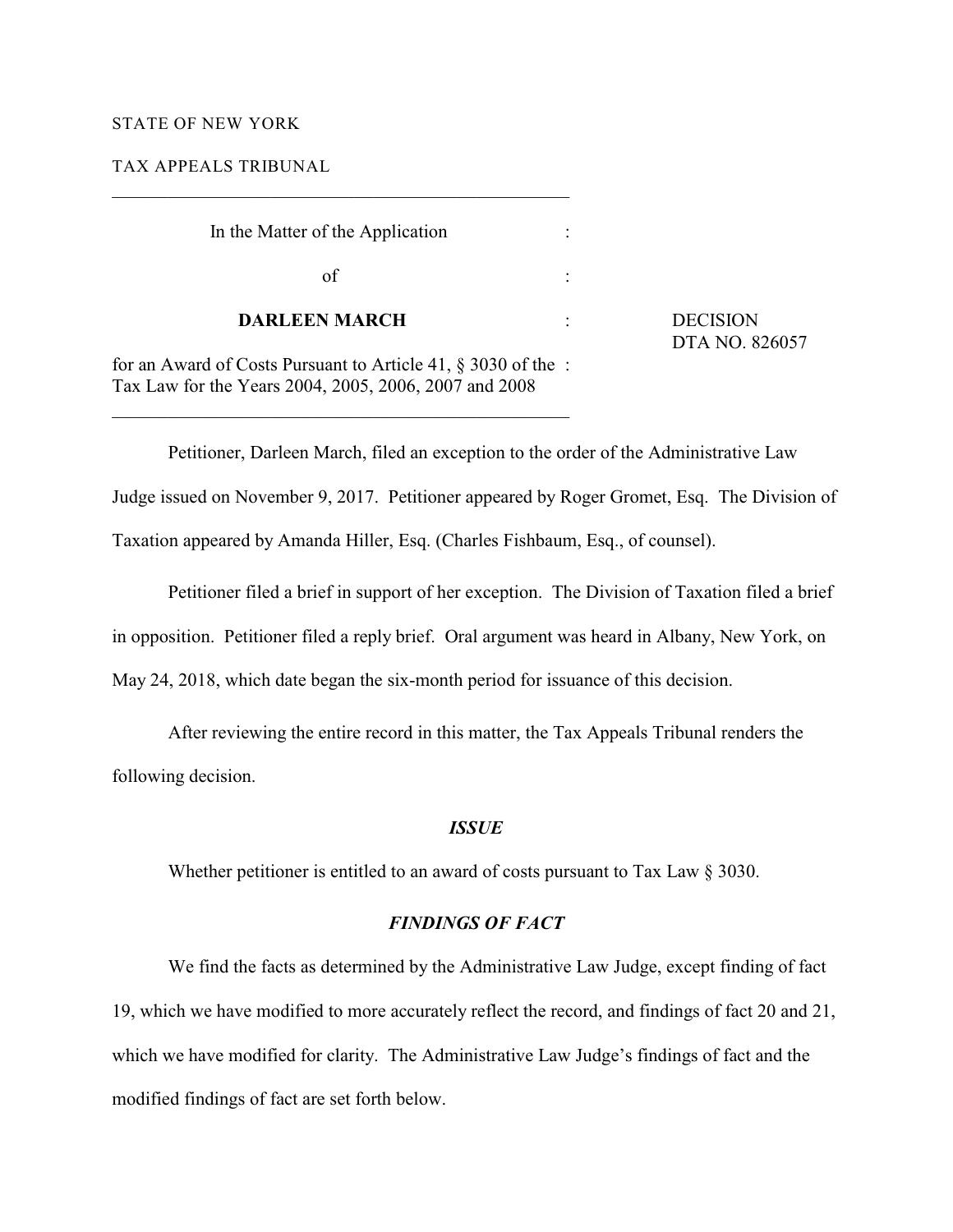1. An investigation by the Division of Taxation (Division) into real estate professionals who had not filed personal income tax returns in New York State resulted in an examination of petitioner and her husband, Stanley March, by the Division's Revenue Crimes Bureau concerning tax years 2004, 2005, 2006, 2007 and 2008. In early 2008, petitioner's accountant had just completed or was working on petitioner's personal income tax returns for tax years 2004, 2005 and 2006.

2. The matter was referred to the Albany County District Attorney for prosecution and petitioner and Stanley March appeared in Albany City Court on May 6, 2008, facing a charge of repeated failure to file personal income tax returns pursuant to Tax Law  $\S$  1802 (a), a class E felony. Prior to the proceedings, petitioner and Stanley March filed their joint personal income tax returns for the years 2004, 2005 and 2006; therefore, when petitioner and her husband appeared in Court for the first time, taxes for those years had been paid and the returns filed.

The criminal matter was resolved by a plea agreement. The City Court Judge noted on his file that Stanley March agreed to plead to disorderly conduct, pay back taxes and a fraud penalty, and complete 20 hours of community service. Upon satisfaction of these terms, he was to receive a conditional discharge and no fine. Petitioner agreed to plead guilty to disorderly conduct and complete 20 hours of community service, after which she would receive a conditional discharge and no fine. The court noted on both files that proof had been submitted and the cases were closed October 27, 2008. No further mention or provision was made for payment of a fraud penalty in the criminal matter. The report of the criminal proceeding prepared by the Revenue Crimes Bureau indicated that it believed the sentence directed that all further payments be made through the Division. Petitioner submitted no other evidence to explain the failure to pay a fraud penalty as ordered by the court.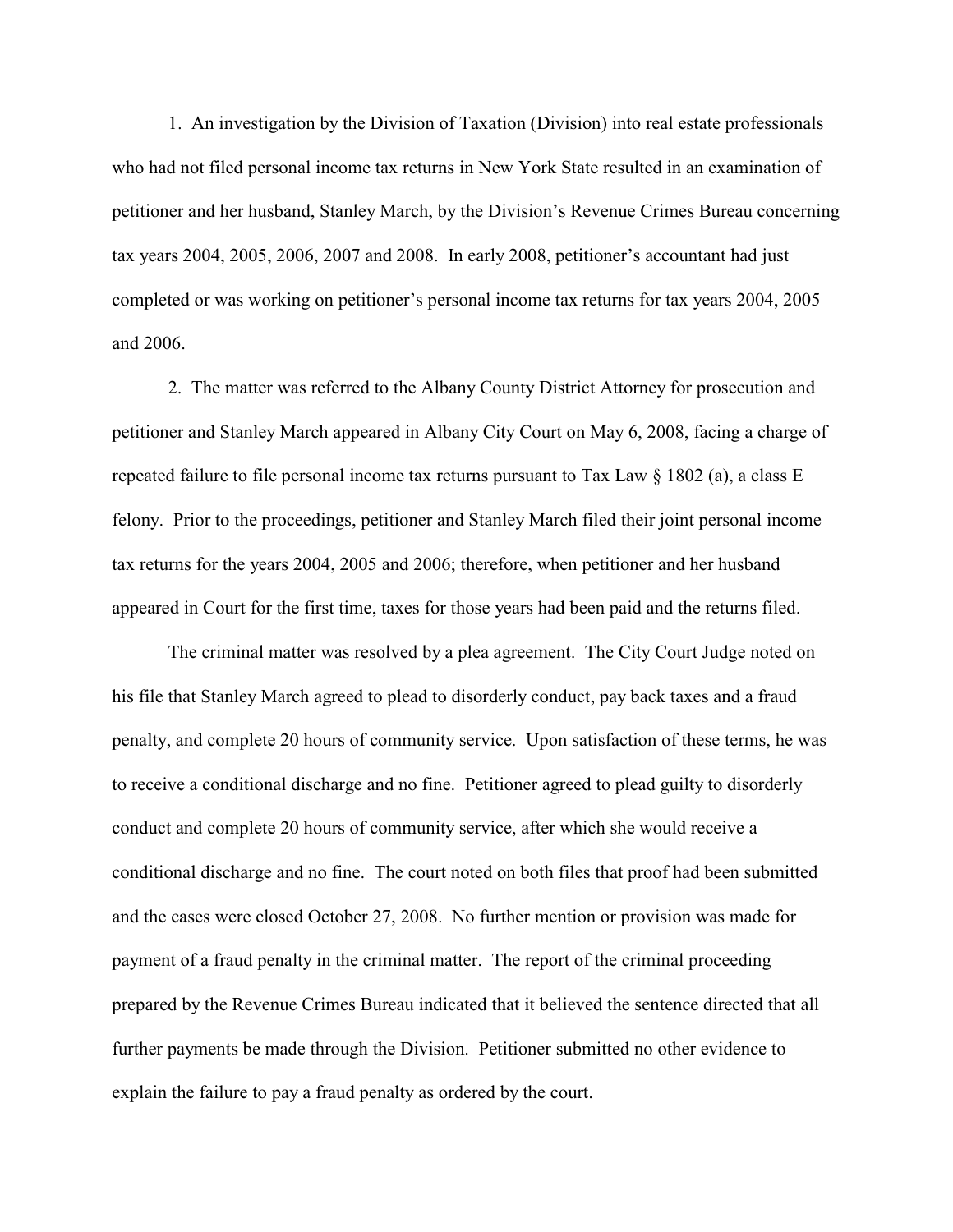3. Petitioner and Mr. March also failed to file timely returns for the years 2007 and 2008. When the returns were filed in 2008 and 2009, respectively, the Division issued notices and demands for the taxes shown due but not remitted with the returns. Included with the notices and demands for 2007 and 2008 were late filing and late payment penalties, along with interest.

4. The Division issued a notice of deficiency for the years 2004, 2005 and 2006, on July 23, 2009. The notice indicated the following: 1) additional tax due for 2004, plus fraud penalty and interest; 2) a fraud penalty and interest for 2005; and 3) a fraud penalty and interest for 2006. This notice of deficiency was not protested and became a fixed and final liability on October 21, 2009.

5. Petitioner was issued a consolidated statement of tax liabilities, dated August 13, 2010, which indicated that she was liable for three fixed and final tax assessments for personal income tax that were ripe for collection.<sup>1</sup> This consolidated statement included petitioner's liabilities for tax years 2004, 2005, 2006, 2007 and 2008, with penalties alone totaling \$10,460.73, and a total balance due at that time of \$15,439.87.

6. Petitioner and Stanley March were married in 1998 and remained so until he died on July 11, 2009. A contributing cause of death, as listed on his death certificate, was acute alcohol intoxication and cirrhosis. Mr. March suffered from alcoholism for several years prior to his death, a fact attested to by his physician, Dr. Howard Fritz, step-daughter, and petitioner.

7. Following Mr. March's death, petitioner sold their residence in Schroon Lake, Essex County, New York. At that time, the closing statement, dated August 19, 2010, reflected a credit to the purchaser described as "Pay NYDT&F Lien" in the sum of \$15,443.04, an amount almost

 $<sup>1</sup>$  In addition, the statement indicated that there was another assessment issued to her for the year 2007 that</sup> stated additional interest and penalty due but not yet ripe for collection.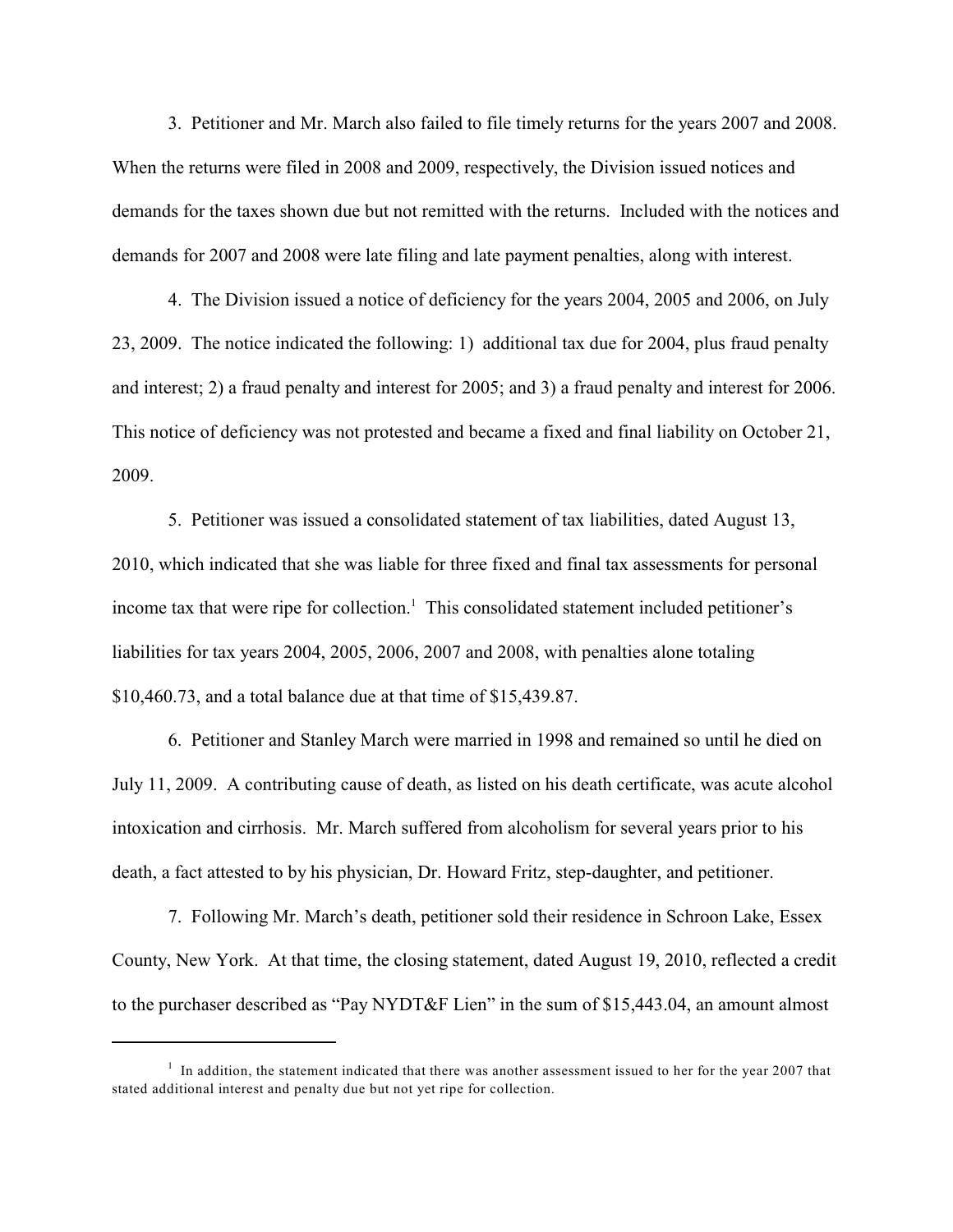identical to the sum set forth on the consolidated statement of tax liabilities issued to petitioner on August 13, 2010.

8. On or about July 9, 2012, petitioner, through her representative, applied for an income tax refund of \$10,460.73. This amount reflected the portion of the payment from the proceeds of the sale of her home in Schroon Lake attributable to the penalties asserted in the three fixed and final assessments subject to collection, as set forth in finding of fact 5. In her second amended petition, petitioner revised the refund request so that she then sought a refund of the full amount paid from the proceeds of the sale of her home in Schroon Lake in the sum of \$15,443.04.

9. The refund application was denied by the Division on August 3, 2012. Petitioner requested a conference before the Bureau of Conciliation and Mediation Services (BCMS) dated August 3, 2012, and, by conciliation order dated October 25, 2013, the refund denial was sustained. Petitioner then filed a petition with the Division of Tax Appeals, dated January 20, 2014, challenging the BCMS order.

10. Petitioner and Mr. March filed income tax returns jointly during his lifetime. For the years 2004 through 2006, petitioner received commissions as a licensed real estate broker. Also, the couple reported income and loss from Adirondack Country Homes Realty, Inc., which petitioner owned, and Internet Time Share Resources, Inc., owned by Mr. March. The latter reported income from its operation as an internet company that leased out mainframe computer time. Both companies were profitable during the years in issue.

11. Petitioner established Adirondack Country Homes Realty, Inc., after beginning in the real estate field as an agent. She then formed a partnership with another agent and began operations as Adirondack Country Homes and eventually became the sole owner of the business. At one time, the company had eight offices and was quite lucrative. For a time, Mr. March was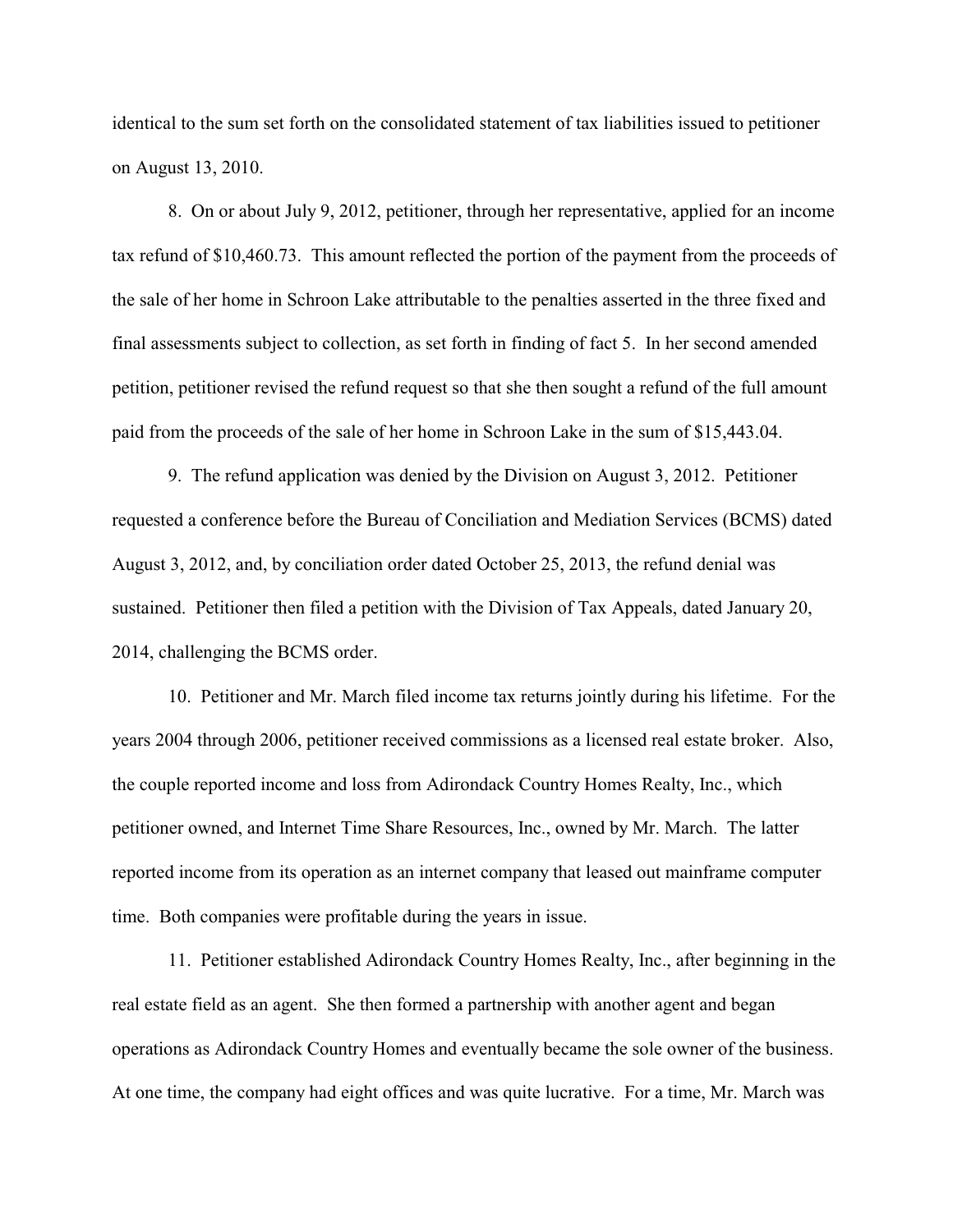affiliated with the company as an agent.

12. Petitioner provided corporate tax records for her real estate company to the couple's accountant, which were then incorporated into the final tax returns, while Mr. March provided the tax records for his business. During the years in issue, the couple always employed an accountant for the preparation of their tax returns, although several different accountants were employed over the years.

13. Petitioner was aware that the returns in issue were not filed on time and pointed this out to her husband on many occasions. She explained that she was not sure why the returns were not filed, but thought Mr. March may have located additional information necessary for the return preparation. She also conceded that Mr. March's alcoholism and abusive behavior caused her to avoid confrontations with him, and that the filing of tax returns, a job they had hired an accountant to complete, "wasn't the most important issue in the family."

14. The couple's income was deposited into bank accounts over which petitioner had authority. However, even though petitioner had equal authority and control, her husband managed all their accounts. Credit cards were applied for and maintained in petitioner's name, but she was permitted to make payments with credit cards only with her husband's approval. This was explained as part of what she referred to as the "credit card juggle," a scheme Mr. March employed, and in which petitioner concurred, to maintain zero interest balances by using several credit cards. The credit card juggle was utilized throughout the years in issue, notwithstanding Mr. March's alcoholism.

15. Petitioner did have sole control over the checking account for Adirondack Country Homes Realty, Inc., but only used her control to pay routine bills. After Mr. March became involved in her real estate business, he began making "program" decisions on behalf of that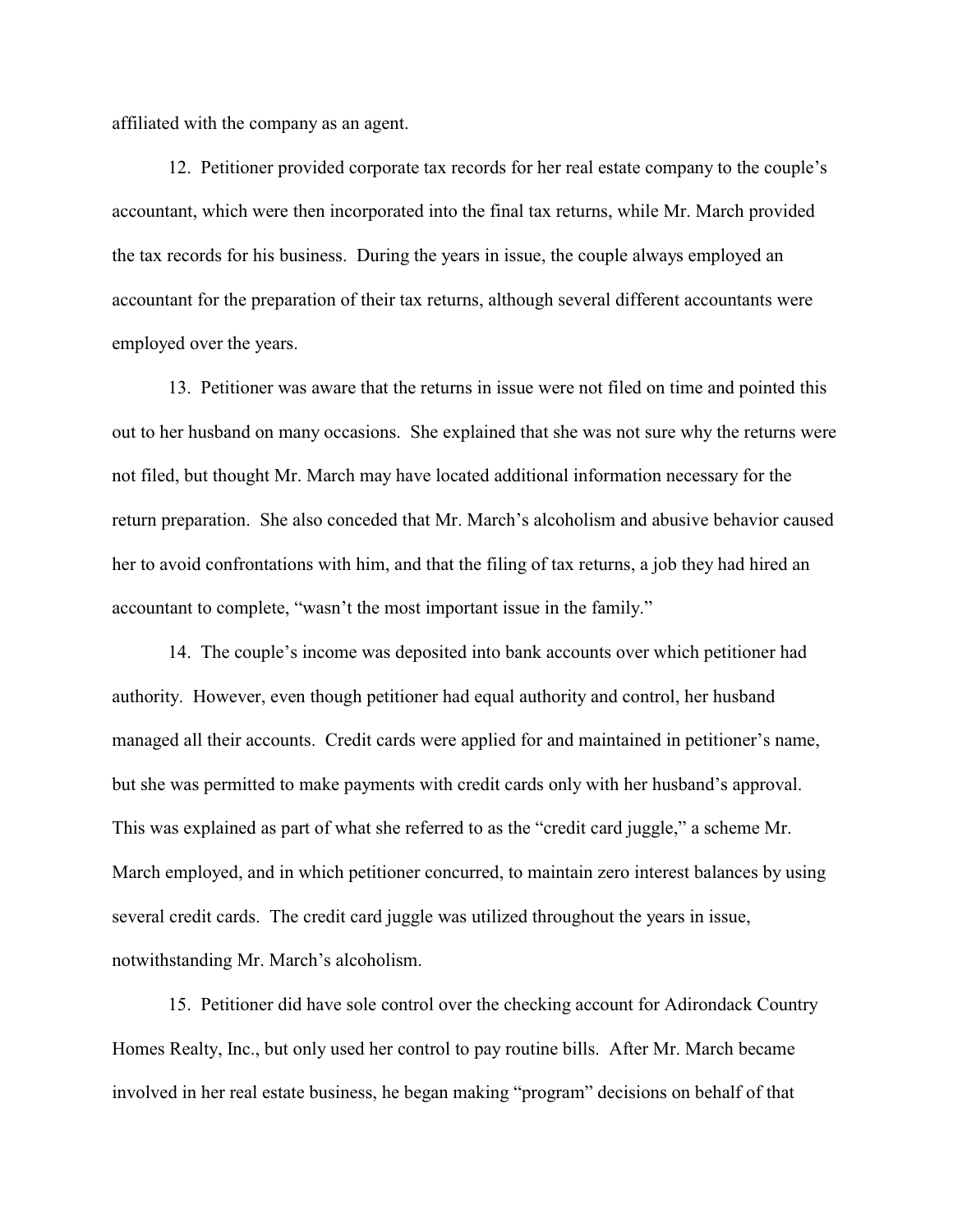company. Petitioner explained that Mr. March was "smart" and it was "wise to listen to him."

16. By the end of 2008, Mr. March's alcoholism led petitioner to consider a divorce due to his mood swings, lack of mental acuity, disputes and abuse. These issues were echoed by petitioner's daughter, who recalled Mr. March's alcoholism, control of the family's finances and fits of anger and abuse, which began as early as 1999 or 2000. On one occasion, July 5, 2006, petitioner's daughter called the police to report an episode of abuse, to which New York State Police responded, and petitioner reported a verbal altercation with her husband, who was very intoxicated, in which he had threatened to "kill her." Petitioner refused to request that her husband be arrested and the matter was closed with a domestic violence report.

17. Despite his serious condition, Mr. March was never hospitalized and did not seek rehabilitation for his alcoholism. He attempted abstinence from alcohol on his own, without success. Despite the serious and debilitating disease from which he suffered, he was functional in many respects, continuing to drive, operate and manage his company and participate in petitioner's real estate business. He was able to communicate with accountants, successfully juggle credit cards to evade interest payments on outstanding balances and manage the family's finances.

18. In 2008, coinciding with her thoughts of divorce, petitioner approached the couple's accountant to discuss the option of changing her filing status to married filing a separate return. Petitioner could not explain why she had never done this previously, even though she did not know if returns were being filed. She recounted how extensions and returns prepared by the accountant were placed before her and she signed them as directed, but she did not know "what years she signed when."

19. On December 17, 2015, Administrative Law Judge Joseph W. Pinto, Jr., addressed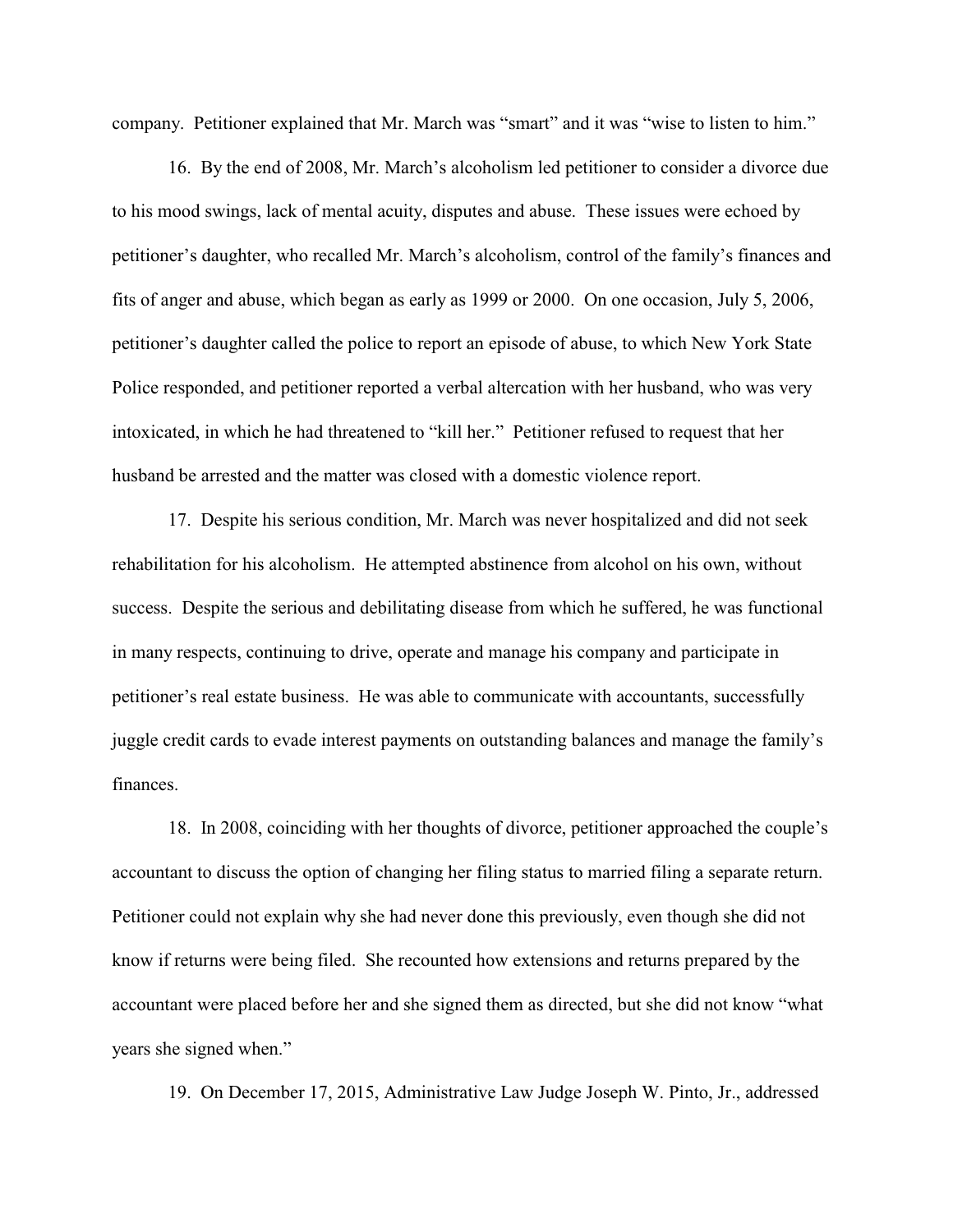this matter and issued his determination. He summarized the issue as to whether petitioner established a basis for the refund of penalties assessed to petitioner and her late husband.

The Division's basis for the imposition of the fraud penalty was the discovery that petitioner and Mr. March had not filed their tax returns or paid taxes for several years, including the years in issue, which resulted in charges filed by the Albany County District Attorney's office, which case was later closed by plea deals. Judge Pinto acknowledged that since the returns and taxes for the years before Albany City Court had been filed and paid prior to petitioner's first appearance there, the only requirements to be fulfilled before the cases could be closed were performance of 20 hours of community service and payment of a criminal fraud penalty. Satisfactory proof had been submitted and the criminal cases were closed. He noted that the City Court Judge's notes were silent with respect to any subsequent civil action, much less any constriction of the Division's rights to collect any additional taxes, penalties and interest due from petitioner and her husband. Judge Pinto concluded that the argument that the criminal matter relieved petitioner of her tax liability pursuant to the assessments issued to her must be rejected, and that there was no credible evidence that petitioner's civil liabilities were discharged by the Albany City Court matter. Judge Pinto additionally noted that the fact that the City Court Judge imposed a fraud penalty in the criminal action, which was accepted in the plea agreement with Mr. March, indicates that the Court found fraudulent conduct and penalized it. Judge Pinto stated:

"It is not disclosed why the Judge ordered only Mr. March to pay the taxes due and the fraud penalty, since the obligation emanated from the couple's jointly filed tax returns. For that reason, petitioner's argument that Judge Kretser's notes shield her from further action by the Division to impose fraud penalty is unwarranted and without any basis in the record. The Judge's notes acknowledge the most important factors supporting the Division's assertion of a fraud penalty: she ordered the taxes and a fraud penalty to be paid based on a repeated failure to file income tax returns and pay the taxes due."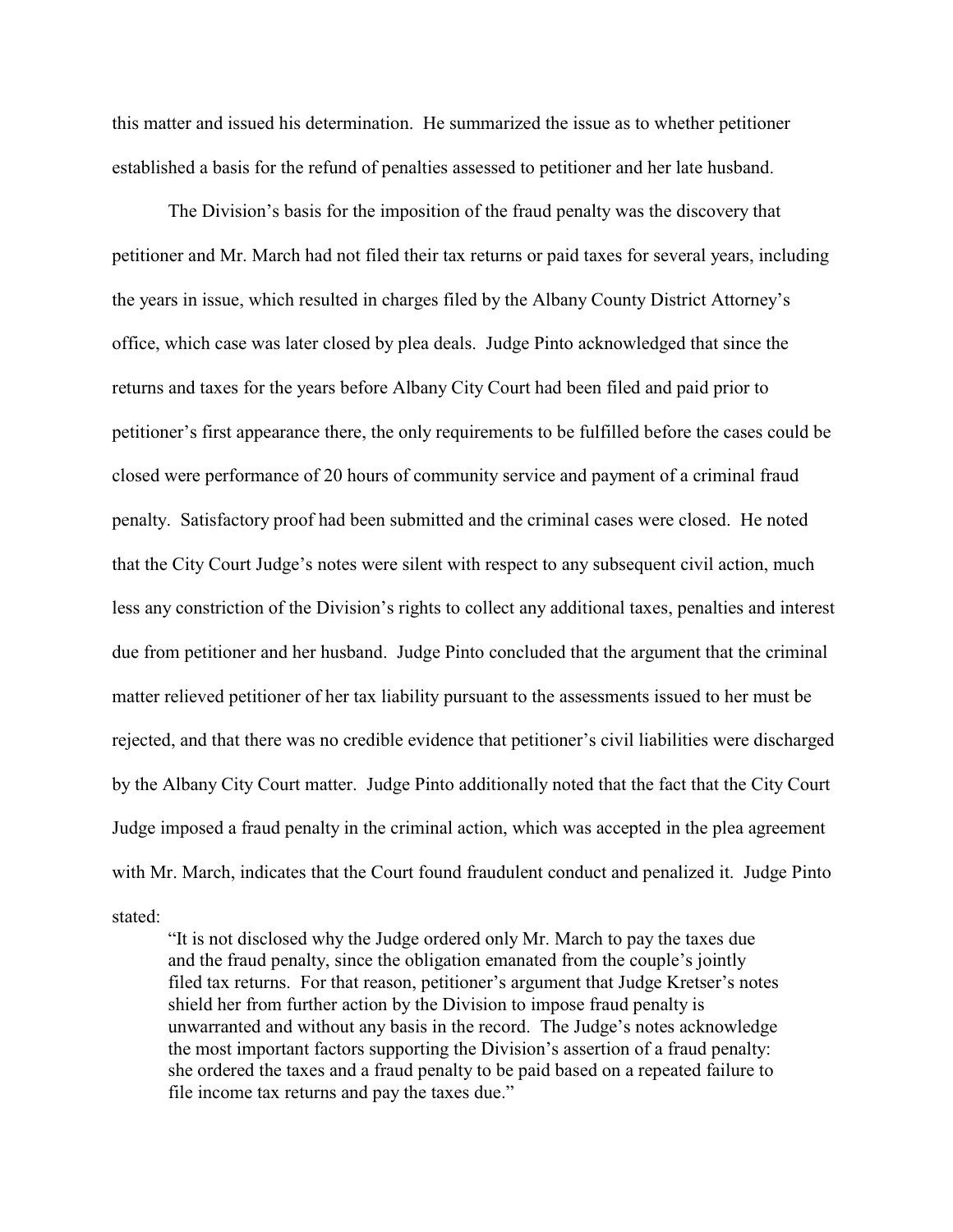Judge Pinto noted that on or about July 23, 2009, almost nine months after closure of the criminal case, a notice of deficiency was issued to petitioner and Mr. March, who had passed away on July 11, 2009. Such notice included fraud penalties for tax years 2004, 2005 and 2006, and petitioner's failure to protest the deficiency resulted in a fixed and final assessment. He concluded that petitioner's appeal for abatement of the fraud penalty for tax years 2004, 2005, and 2006 was unavailing because reasonable cause is not considered where the Division has established that the failure to file and pay the taxes is due to fraud. For tax years 2007 and 2008, where only a negligence penalty was assessed, reasonable cause based on Mr. March's alcoholism as a serious illness was considered by Judge Pinto, but he reached a conclusion that petitioner had not demonstrated entitlement thereto based upon the fact that, although afflicted with alcoholism, Mr. March was extremely functional, having profitably operated a computer business, managed the family finances and exhibited an adroitness of juggling credit cards to avoid interest charges. Judge Pinto concluded that although the alcoholism had deleterious effects on Mr. March's life, petitioner did not clearly establish a causal connection between the disease and petitioner's failure to file and pay taxes, and thus, he denied abatement of penalties.

20. Petitioner took an exception to Judge Pinto's determination, and on May 10, 2017, the Tribunal issued its decision. Although the Tribunal concluded that the Division was within its authority under article 22 of the Tax Law to assert a fraud penalty, the Tribunal noted that there is a limit to the joint and several liability arising out of the marital relationship and joint return filing as to fraud. The Tribunal stated that fraud could not be asserted with respect to the tax of a spouse unless some part of the underpayment is due to the fraud of such spouse. The burden of proof to establish that some part of the underpayment for each of the tax years 2004, 2005 and 2006 was due to fraud by petitioner had not been established according to the Tribunal.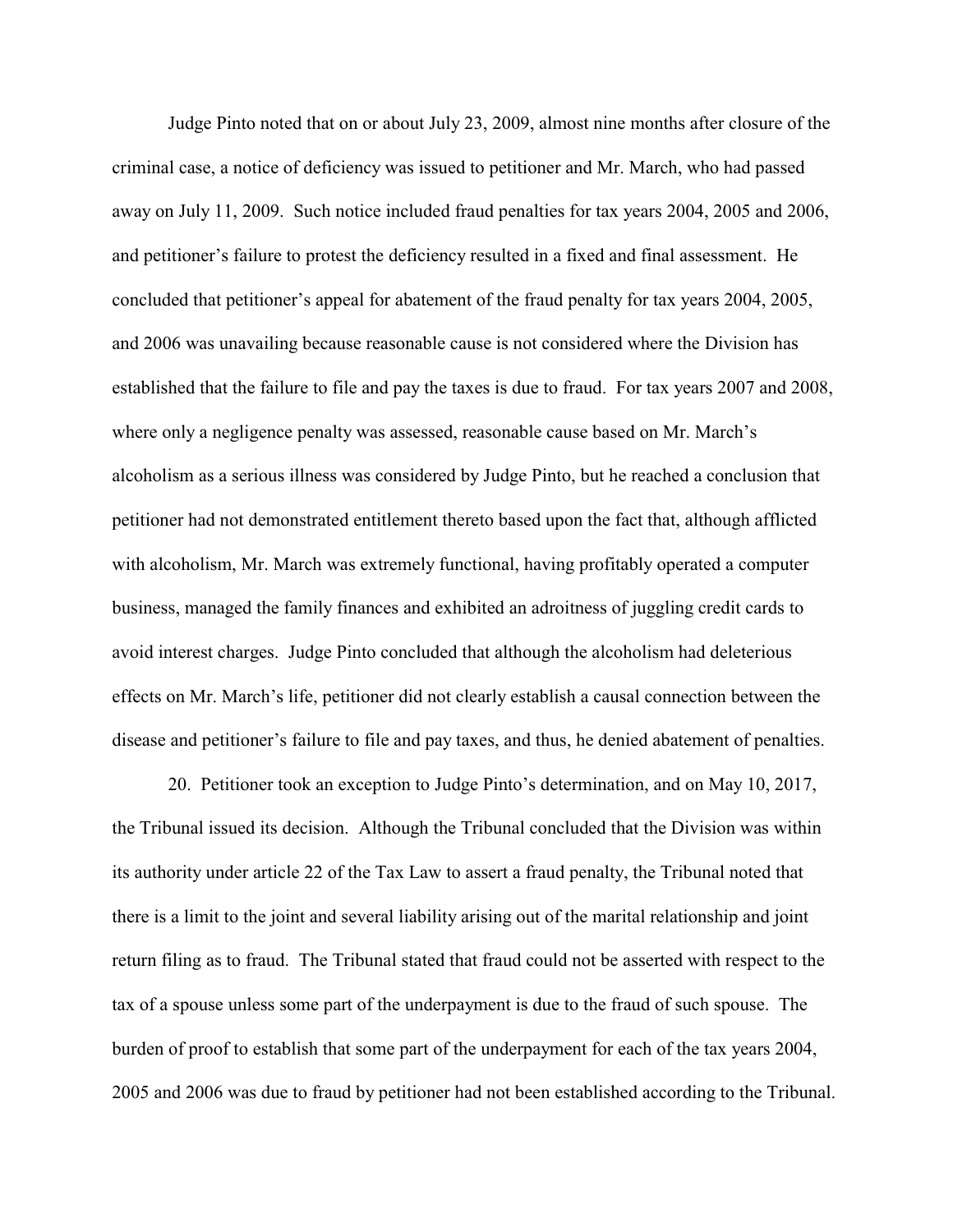Although the Tribunal agreed with the Administrative Law Judge that "such a consistent and substantial understatement of tax liability may be considered 'strong evidence of fraud'" citing

*Merritt v Commissioner* (301 F2d 484 [5th Cir 1962]), the understatement of income by itself was not sufficient to prove fraud, and the Tribunal concluded that such additional factors were simply not present for the Division to meet its burden to prove fraud. Likewise, the Tribunal did not find that petitioner's guilty plea in the criminal proceeding supported a finding of fraud. However, agreeing with the Administrative Law Judge, the Tribunal concluded that the plea itself did not relieve petitioner from liability for fraud penalties. Specifically, the Tribunal found that neither the criminal proceeding, the Judge's notes, nor petitioner's plea restricted the Division's right to proceed civilly against petitioner. The Tribunal also concluded that petitioner's avoidance of confrontation with her alcoholic and abusive husband does not give rise to an inference of fraudulent intent on her part and that her conduct, taken as a whole, fell short of the clear and unmistakable standard required to sustain a fraud penalty, citing *Matter of Sona Appliances* (Tax Appeals Tribunal, March 16, 2000).

The Tribunal next considered whether the Division could raise alternative penalties, and concluded it could not, as the Division had not provided adequate notice of the same. The Tribunal concluded that, although petitioner established the fact of Mr. March's alcoholism and that he had procrastinated in filing their returns, petitioner had not established that the alcoholism caused the procrastination. Thus, the Tribunal concluded that petitioner was not liable for any fraud penalties for tax years 2004, 2005 and 2006, but was liable for late-filing and late payment penalties for 2007 and 2008. Accordingly, the Division was directed to recompute petitioner's liability for 2004 through 2006.

21. Petitioner filed an application for costs under Tax Law § 3030 with the Division of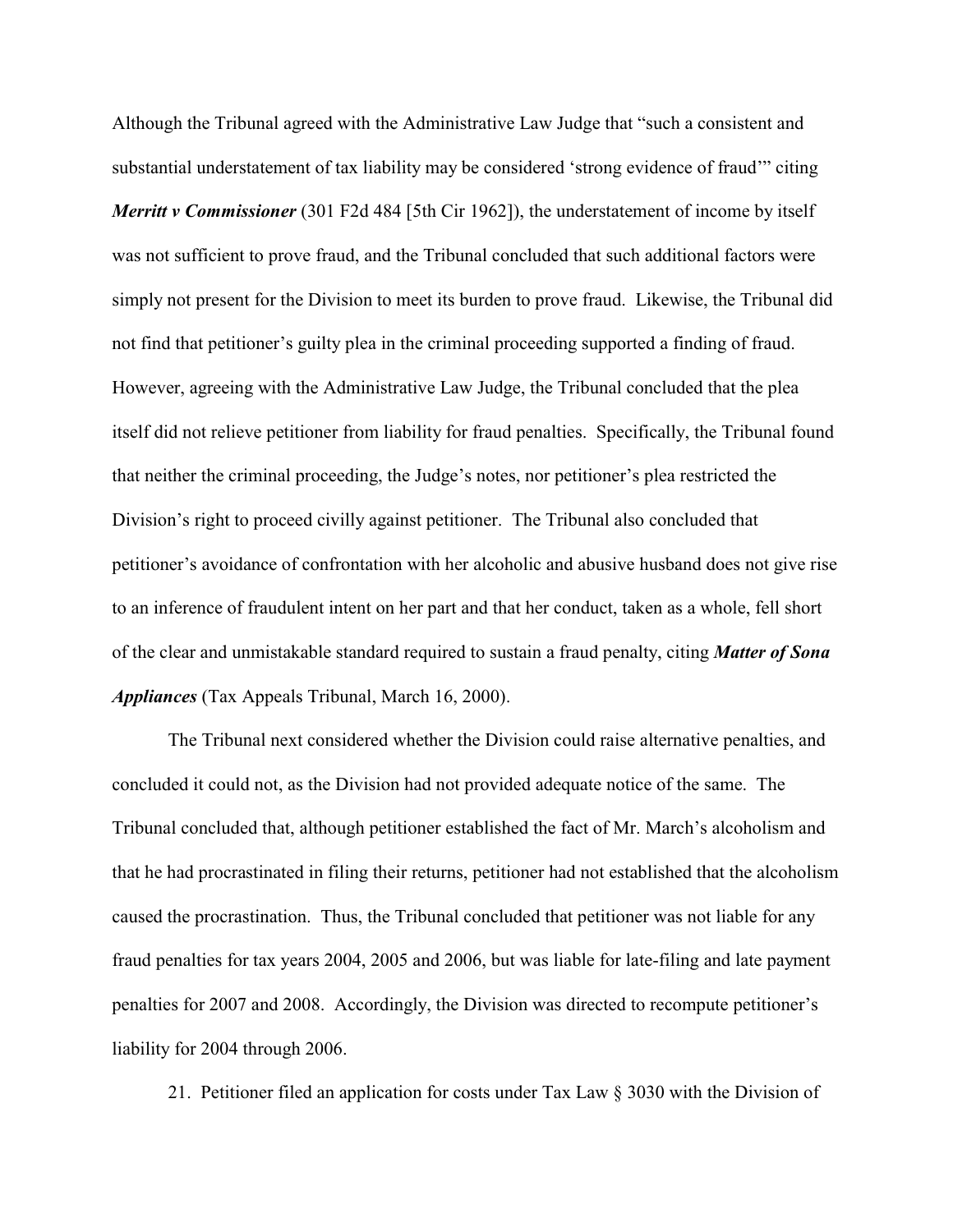Tax Appeals on June 9, 2017, in the amount of \$11,914.84, consisting of the following items:

a) \$9,875.40 for attorney's fees incurred for 87.2 hours of service by Roger Gromet, Esq.<sup>2</sup> Petitioner submitted hours, including fractional hours, as well as specific details of services performed by Mr. Gromet between December 27, 2011 and January 3, 2017. The chart below reflects all the calculations made by Mr. Gromet and the basis for each is stated, as follows:

| No. of hours | <b>Hourly Rate</b> | <b>Total Cost of</b><br><b>Attorney fees</b> | <b>Characterization of rate</b><br>calculated                                                                                                                                                                               |
|--------------|--------------------|----------------------------------------------|-----------------------------------------------------------------------------------------------------------------------------------------------------------------------------------------------------------------------------|
| 87.2         | \$75.00            | \$6,540.00                                   | \$75.00 per hour pursuant to Tax<br>Law § 3030                                                                                                                                                                              |
| 87.2         | \$200.00           | \$17,440.00                                  | \$200.00 per hour was Mr.<br>Gromet's regular billing rate                                                                                                                                                                  |
| 87.2         | \$113.25           | \$9,875.40                                   | \$113.25 was calculated by Mr.<br>Gromet as including a 151% cost<br>of living increase(s) over the<br>original \$75.00 per hour rate, since<br>the enactment of $\S$ 3030 in 1997<br>(citing $\S 3030$ [c] [1] [B] [iii]). |

b) \$2,039.44 for disbursements incurred between December 27, 2011 and January 3,

2017, also detailed with additional specificity in the evidence as follows:

| <b>Expense Category</b>                                                                                                                                                                               | <b>Total Amount</b> |
|-------------------------------------------------------------------------------------------------------------------------------------------------------------------------------------------------------|---------------------|
| Preparation of Report by Howard Fritz, MD,<br>1 hr., 6 minutes at \$300.00 per hour                                                                                                                   | \$330.00            |
| AMF Reporting Services for tax hearing transcript; 160<br>pages at \$2.50 per page plus an administrative fee of \$10.00                                                                              | \$410.00            |
| Travel mileage and expenses for travel to the Harriman<br>Campus, to Albany City Court for documents, to Division of<br>Tax Appeals and Tax Appeals Tribunal office for appearance<br>at two hearings | \$1,068.08          |

<sup>&</sup>lt;sup>2</sup> Mr. Gromet employed several calculations of attorney's fees in petitioner's cost application. Each is set forth in the chart. Ultimately, the request was for fees and expenses in the amount of \$9,875.40 and \$2,039.44, respectively.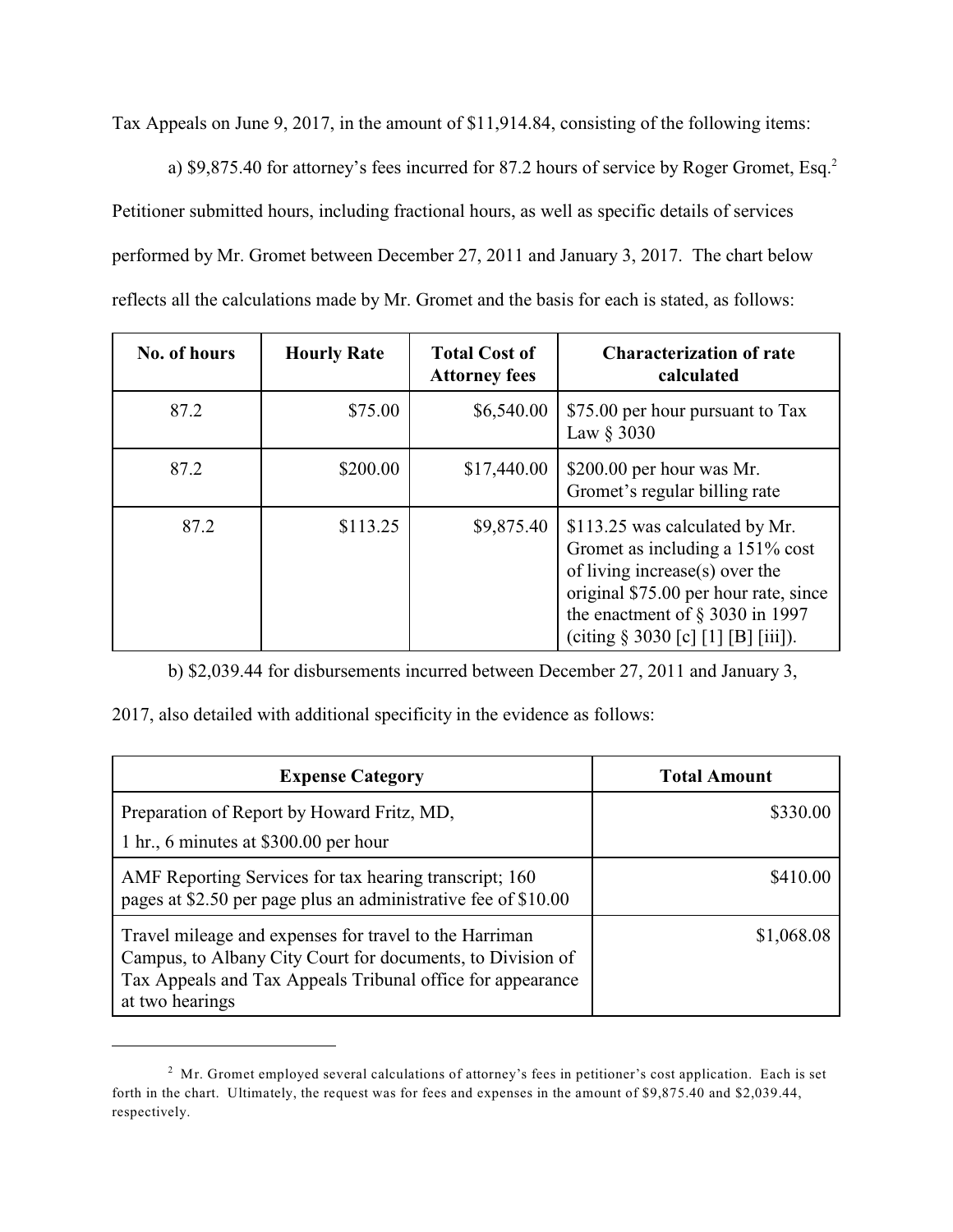| Facsimile fees, postage and costs of copies | \$231.36   |
|---------------------------------------------|------------|
| <b>Total Costs</b>                          | \$2,039.44 |

22. Also accompanying petitioner's application for costs is her affidavit, dated June 9, 2017, setting forth, in pertinent part, the following information:

"4. My net worth is less than Two Million Dollars.

 5. I own a corporation, Adirondack Country Homes, Inc., which has a net worth of less than seven million dollars and less than five hundred employees."

# *THE ORDER OF THE ADMINISTRATIVE LAW JUDGE*

The Administrative Law Judge began her order by setting forth Tax Law § 3030 (a), which allows for an award of reasonable costs to a prevailing party in connection with administrative or court proceedings with the Division. The Administrative Law Judge further set forth the meaning of "prevailing party" under the statute. A prevailing party is any party to a proceeding other than the commissioner or creditor of an involved taxpayer: (1) who has substantially prevailed with respect to the amount in controversy or with respect to the most significant issue(s) presented; (2) who submits a timely application for fees and expenses that includes an itemized statement of the amount sought; (3) who had a net worth of less than \$2 million at the time the civil action was filed; and (4) who did not own any business that exceeded \$7 million in value at the time the civil action was filed. The Administrative Law Judge also set forth the exception under the statute that treats a party as not prevailing where the commissioner's position was substantially justified.

Next, the Administrative Law Judge observed that Tax Law § 3030 is modeled after Internal Revenue Code (26 USC) § 7430, and therefore it would be proper to look to federal case law in analyzing Tax Law § 3030. Federal cases have held that a position is substantially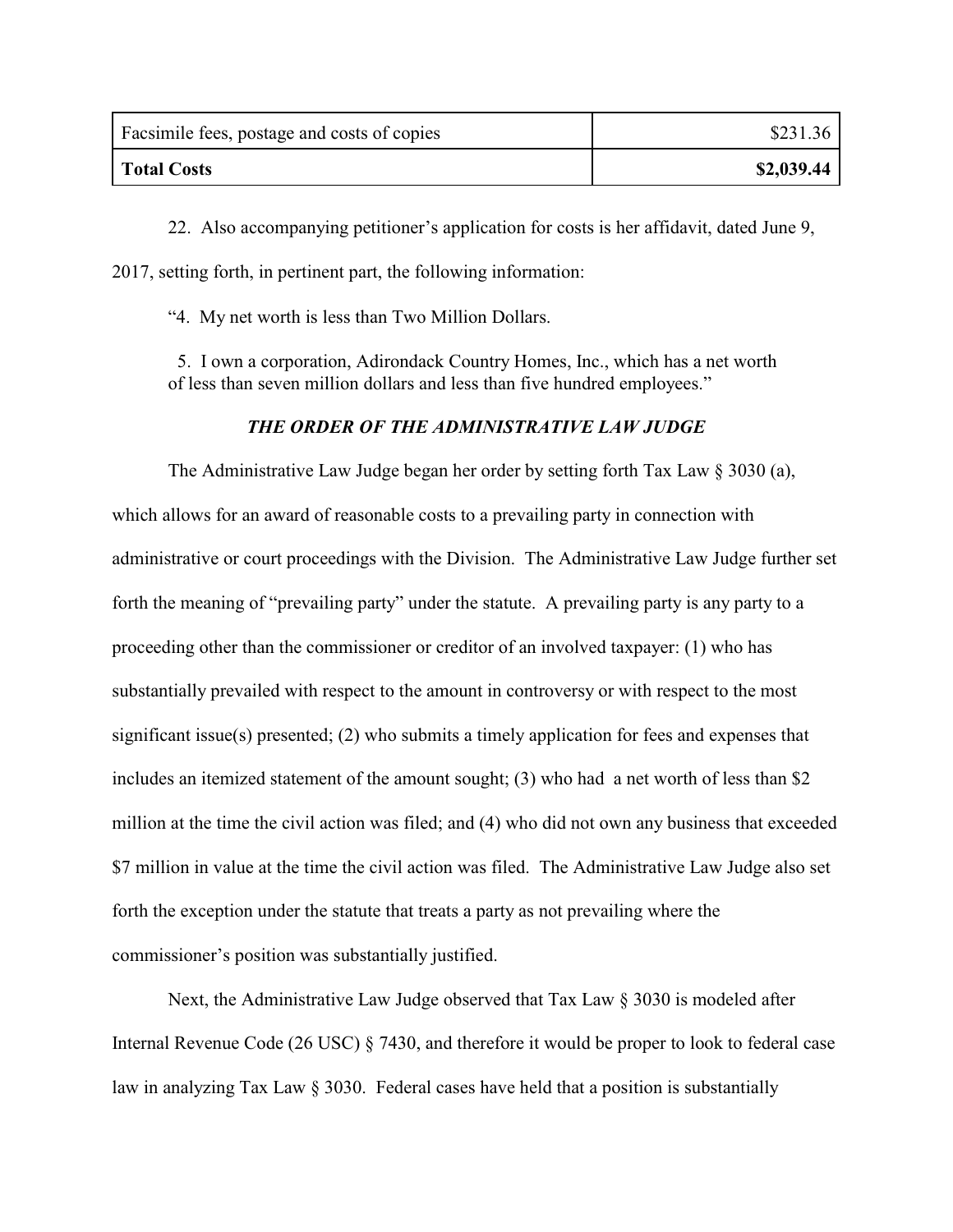justified if it is based in fact and law and is properly based on all the facts and circumstances and not solely on the outcome of the case. The inquiry to be resolved, according to the Administrative Law Judge, is whether the Division's position was substantially justified at the time the relevant notice was issued, since that finding is based on what the Division knew at the time its position was taken.

The Administrative Law Judge noted that although petitioner substantially prevailed with respect to the imposition of fraud penalties for the relevant period, petitioner cannot be found to be the prevailing party within the intent and meaning of Tax Law § 3030 because the Division was substantially justified in issuing the notice at the time it was issued. The Administrative Law Judge explained that this was because the Division based its determination to impose fraud penalties on a pattern of nonfiling, underpayments and late payments that led to petitioner's plea agreement following a Revenue Crimes Bureau investigation and the Division's referral of the case to the Albany County District Attorney for prosecution. The Administrative Law Judge concluded that the exception to the prevailing party rule under Tax Law  $\S 3030$  (c) (5) (B) applied in such a case.

Finally, the Administrative Law Judge addressed the issue of whether petitioner provided the required information establishing her net worth as less than \$2 million and any ownership interest in a business as less than \$7 million at the time the action was filed. The Administrative Law Judge found that petitioner's affidavit did not state her net worth or the value of her ownership interest in a business at the time the action was filed on January 20, 2014, but rather her net worth and value of her interest in a business as of June 9, 2017. Therefore, the Administrative Law Judge concluded that petitioner's application for costs must be denied for failing to provide the necessary information needed to establish eligibility under the statute for an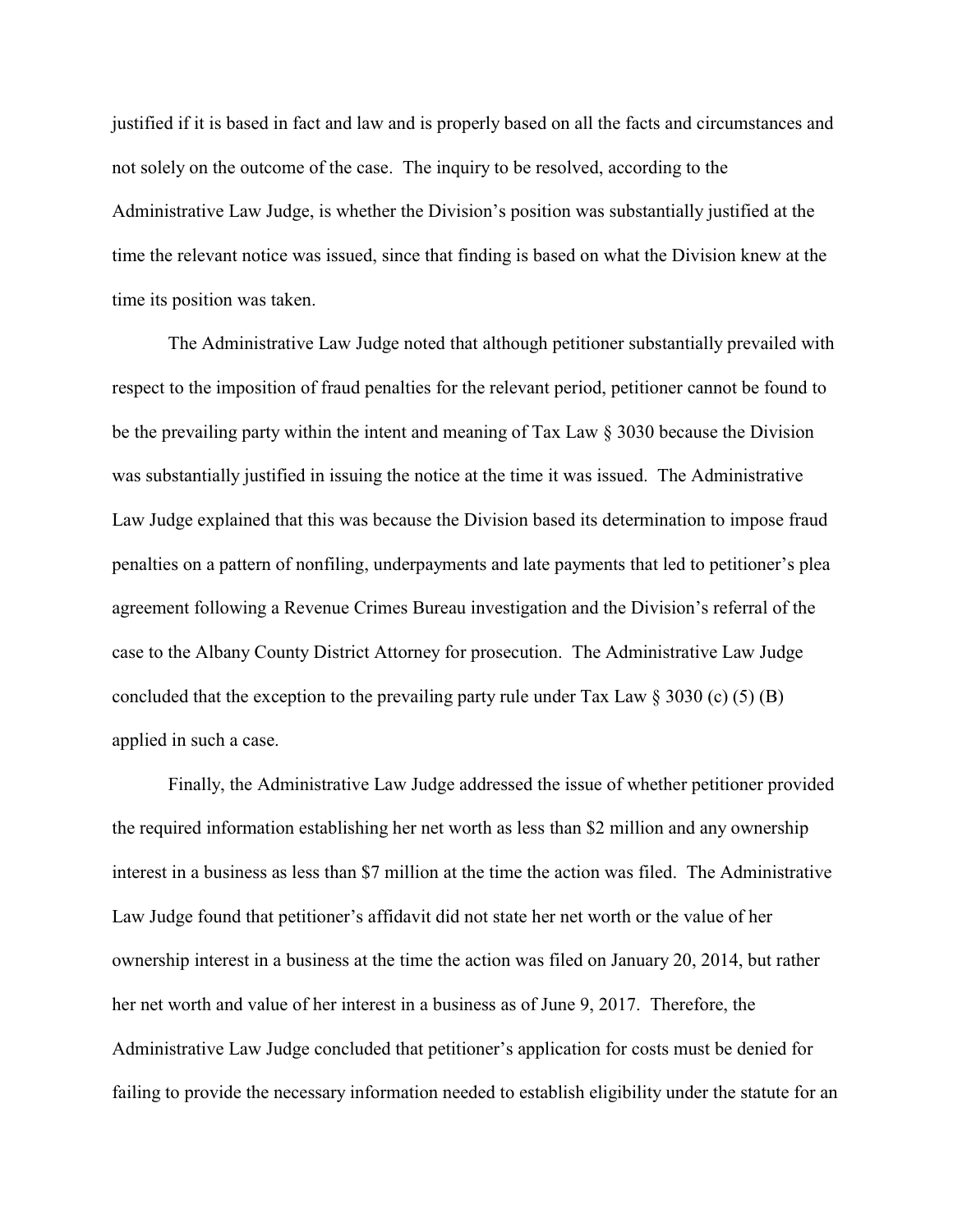award of reasonable costs.

#### *ARGUMENTS ON EXCEPTION*

Petitioner argues that the Administrative Law Judge erred in determining that petitioner was not the prevailing party within the intent and meaning of Tax Law § 3030. She states that she substantially prevailed with respect to the main issues in controversy, namely that she was ultimately held to not be liable for fraud penalties imposed against her husband. In support thereof, petitioner offers that the issue was fully adjudicated in Albany City Court and her plea agreement did not include pleading guilty to fraud. Petitioner claims that the Division knew that no evidence existed that demonstrated petitioner's tax fraud and thus its position could not be said to have been substantially justified.

The Division recognizes that petitioner prevailed on the question as to whether petitioner was liable for the fraud penalties imposed for tax years 2004 through 2006, but asserts that it was substantially justified in imposing the fraud penalties based on petitioner's failure to file personal income tax returns and underpayment of tax for the tax years in question. Furthermore, the Division argues that petitioner's affidavit regarding her current net worth and the value of her business interests does not meet the statutory requirement that such statement must relate to the time the civil action was filed. The Division states that petitioner's attempt to overcome this flaw for the first time on exception by submitting a new affidavit is not permissible as this would constitute additional evidence submitted after the closing of the record.

### *OPINION*

Tax Law § 3030 provides for a discretionary award of costs to a prevailing party for reasonable administrative costs incurred in connection with an administrative proceeding with the Division (Tax Law § 3030 [a]). "Prevailing party" is defined by the statute, in pertinent part: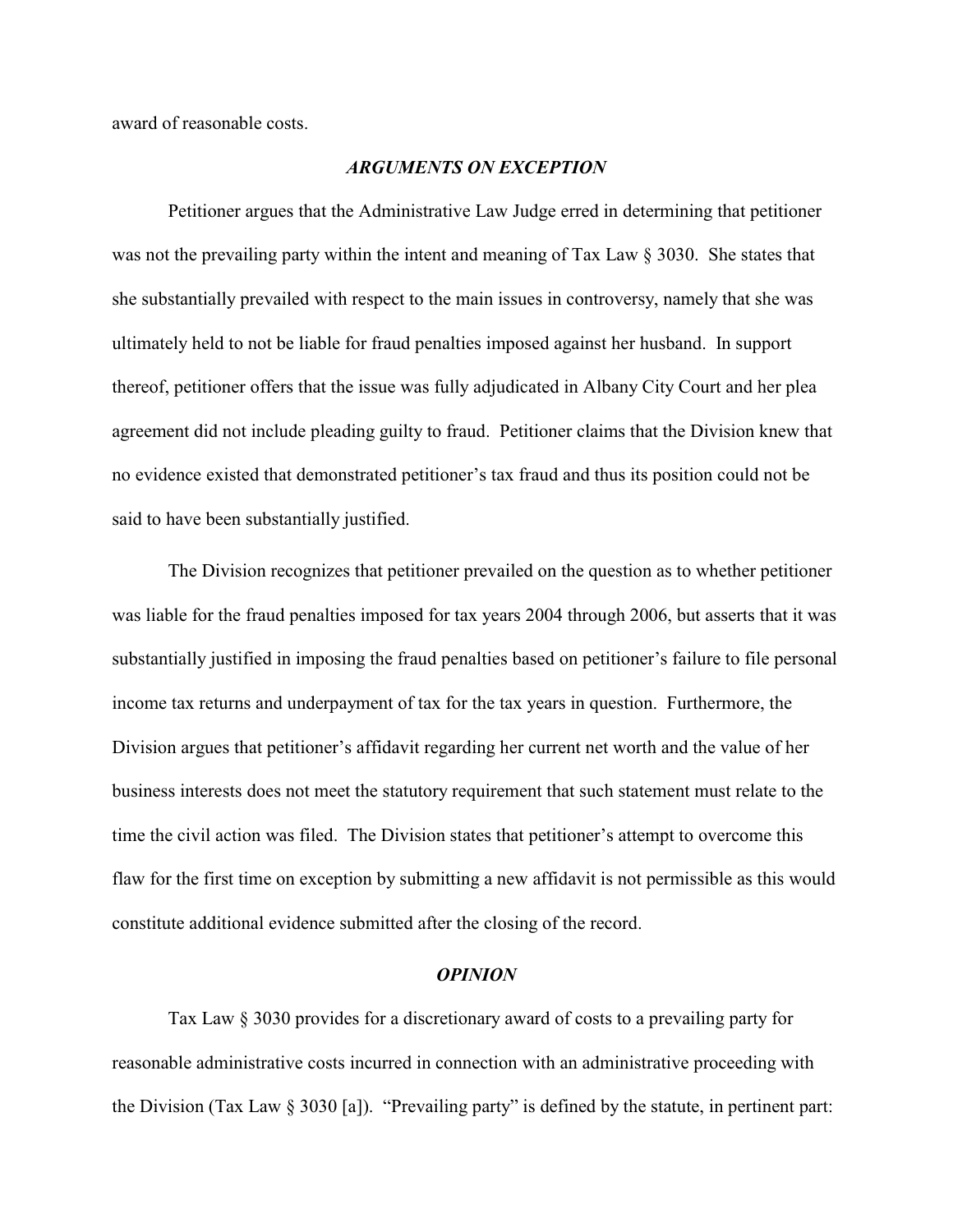"(5) Prevailing party. (A) In general. The term "prevailing party" means any party in any proceeding to which subdivision (a) of this section applies (other than the commissioner or any creditor of the taxpayer involved):

(i) who (I) has substantially prevailed with respect to the amount in controversy, or

(II) has substantially prevailed with respect to the most significant issue or set of issues presented, and

(ii) who (I) within thirty days of final judgment in the action, submits to the court an application for fees and other expenses which shows that the party is a prevailing party and is eligible to receive an award under this section, and the amount sought, including an itemized statement from an attorney or expert witness representing or appearing in behalf of the party stating the actual time expended and the rate at which fees and other expenses were computed (except to the extent differing procedures are established by rule of court), and (II) is an individual whose net worth did not exceed two million dollars at the time the civil action was filed, or is an owner of an unincorporated business, or any partnership, corporation, association, unit of local government or organization, the net worth of which did not exceed seven million dollars at the time the civil action was filed, and which had not more than five hundred employees at the time the civil action was filed  $\ldots$ " (Tax Law § 3030 [c] [5] [A]).

However, the statute also provides for an exception to the definition of a prevailing party

where the Division establishes that its position was substantially justified (Tax Law § 3030 [c]

[5] [B]). If the Division bears its burden of showing by a preponderance of the evidence that its

position was substantially justified, a prevailing party is not entitled to a recovery of costs (*City*

*of New York v State of New York*, 94 NY2d 577 [2000]). The Division's position is defined as

its position as of the date of the issuance of the document that gives rise to the taxpayer's right to

a hearing (Tax Law § 3030 [c] [8]). We have held that in order to prove substantial justification,

the Division must show that its position "had a reasonable basis both in fact and law" (*Matter of*

*Grillo*, Tax Appeals Tribunal, August 23, 2012, *citing Powers v Commissioner*, 100 TC 457

[1993]; *Pierce v Underwood*, 487 US 552 [1988]). Such a determination considers "all the facts" and circumstances" surrounding the case, not solely the final outcome (*Phillips v Commr.*, 851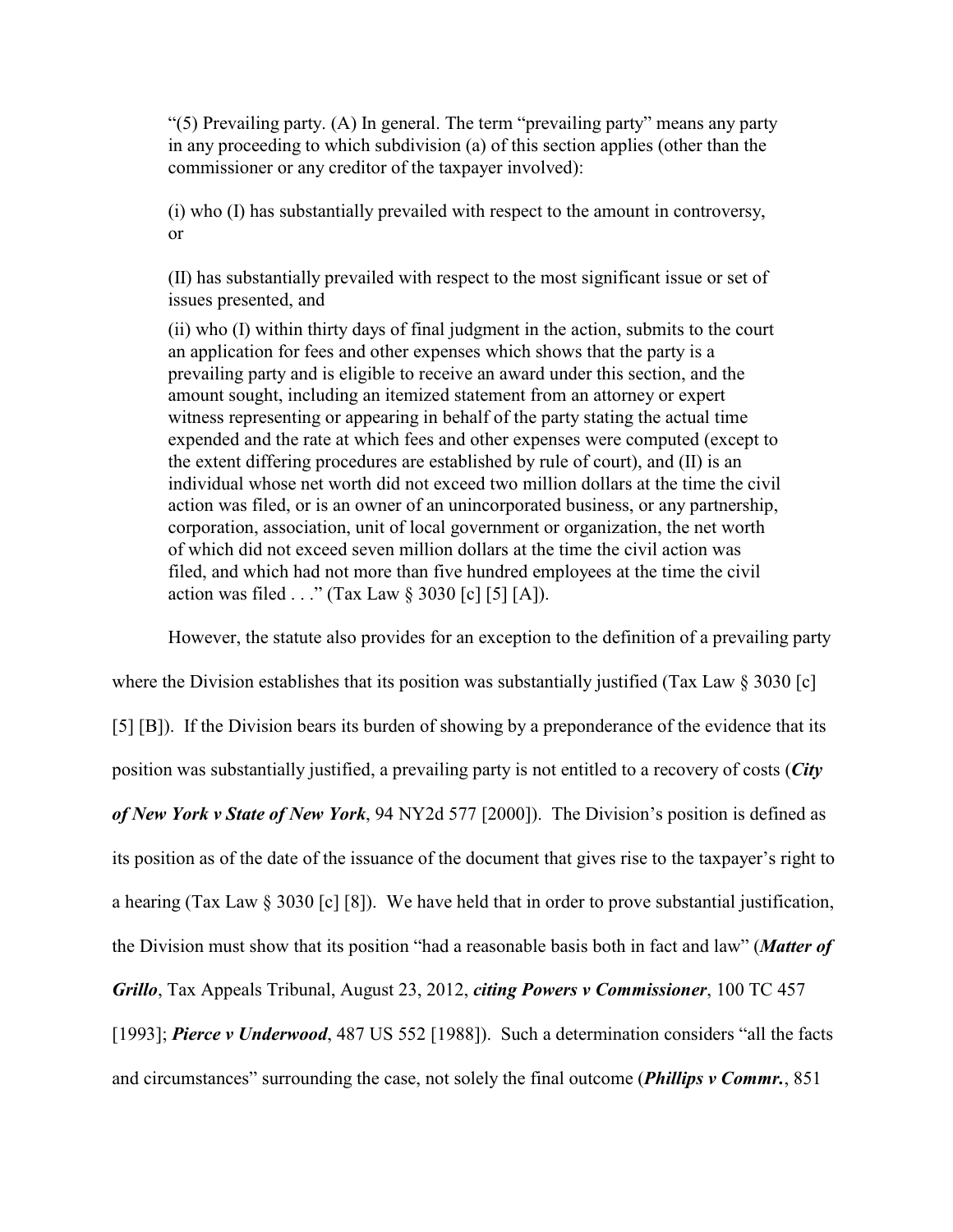F2d 1492 [1988]).

In this matter, it is clear that petitioner prevailed with respect to the question of whether she is liable for the fraud penalties jointly imposed on her and her husband for the tax years at issue (*Matter of March*, Tax Appeals Tribunal, May 10, 2017). However, this does not end the inquiry. The question of whether the Division's position was substantially justified remains. The Division issued the notice of deficiency for tax years 2004, 2005 and 2006 on July 23, 2009, based on petitioner's history of nonfiling and underpayment of tax for those tax years, which was resolved by a plea agreement. Despite petitioner's assertion to the contrary, petitioner's guilty plea does not require the inference that there was no evidence of fraud on behalf of petitioner. The Division's position at the time it issued the refund denial here at issue cannot be said to be unreasonable in light of petitioner's return filing and tax payment history for tax years 2004, 2005 and 2006. We thus concur with the Administrative Law Judge that the Division's position was substantially justified at the time it issued the refund denial giving rise to this proceeding.

We also agree with the Administrative Law Judge that petitioner failed to establish her eligibility for an award of costs under the financial eligibility guidelines found in Tax Law § 3030 (c) (5) (A) (ii) (II). A cost applicant must establish her net worth and the value of her business interests as of the date of the filing of the civil action (*id.*, *see also Matter of Stuckless*, Tax Appeals Tribunal, August 16, 2007). In this case, petitioner's affidavit does not relate back to the time of the filing of her petition, but rather states her net worth at the time of the filing of the cost application. Petitioner's argument that this is merely a "grammatical error" that can be cured via submission of a new affidavit is unavailing. As pointed out by the Division, a new affidavit offered for the first time on exception would constitute additional evidence submitted after the close of the record. We have long held that allowing additional evidence to be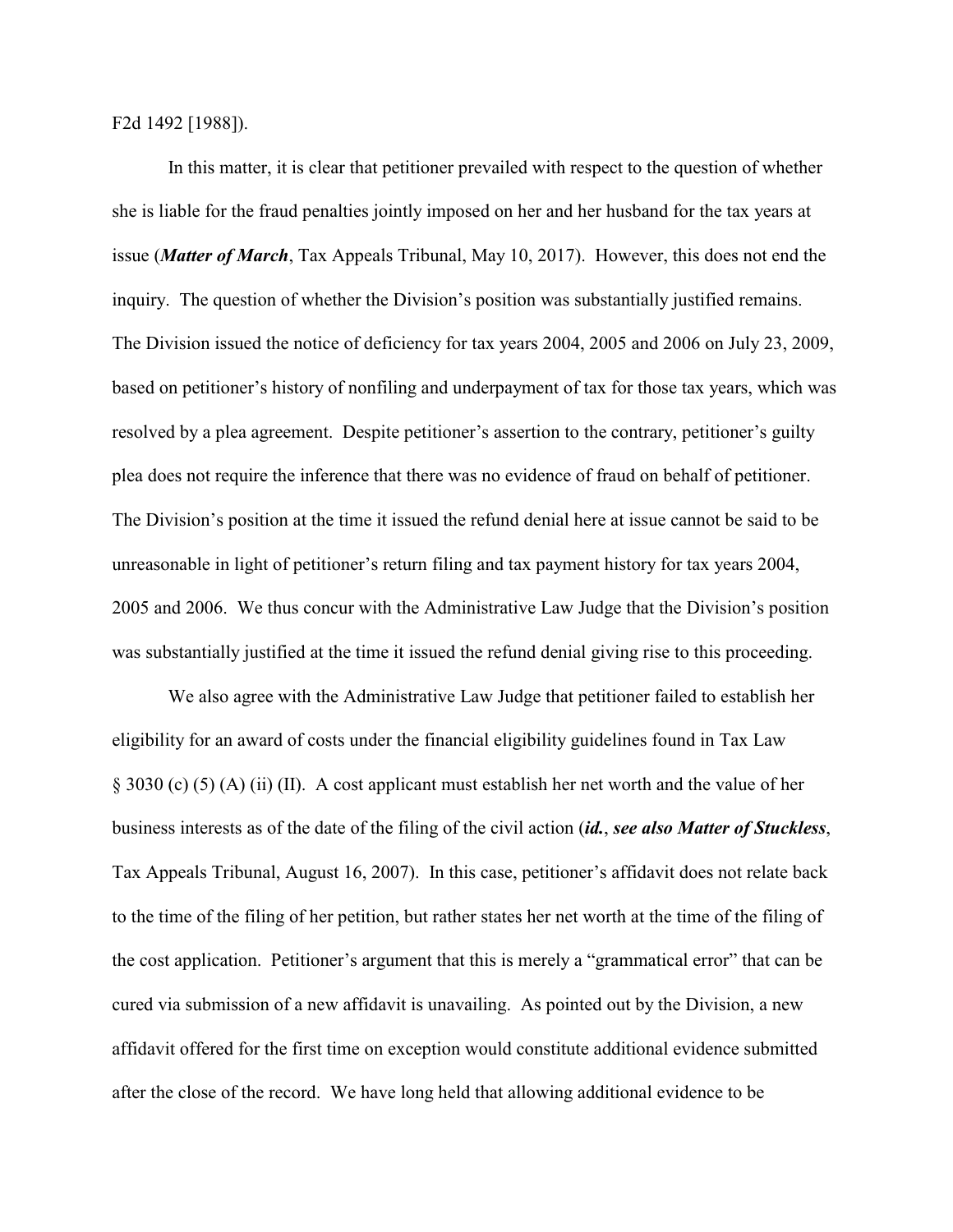submitted after the close of the record would interfere with a defined and final hearing process, and thus we must follow our policy of not allowing the submission of evidence after the closing of the record (*see Matter of Schoonover*, Tax Appeals Tribunal, August 15, 1991; *Matter of Modern Refractories*, Tax Appeals Tribunal, December 15, 1988).

Accordingly, it is ORDERED, ADJUDGED and DECREED that:

- 1. The exception of Darlene March is denied;
- 2. The order of the Administrative Law Judge is affirmed; and
- 3. The application of Darlene March for an award of costs is denied.